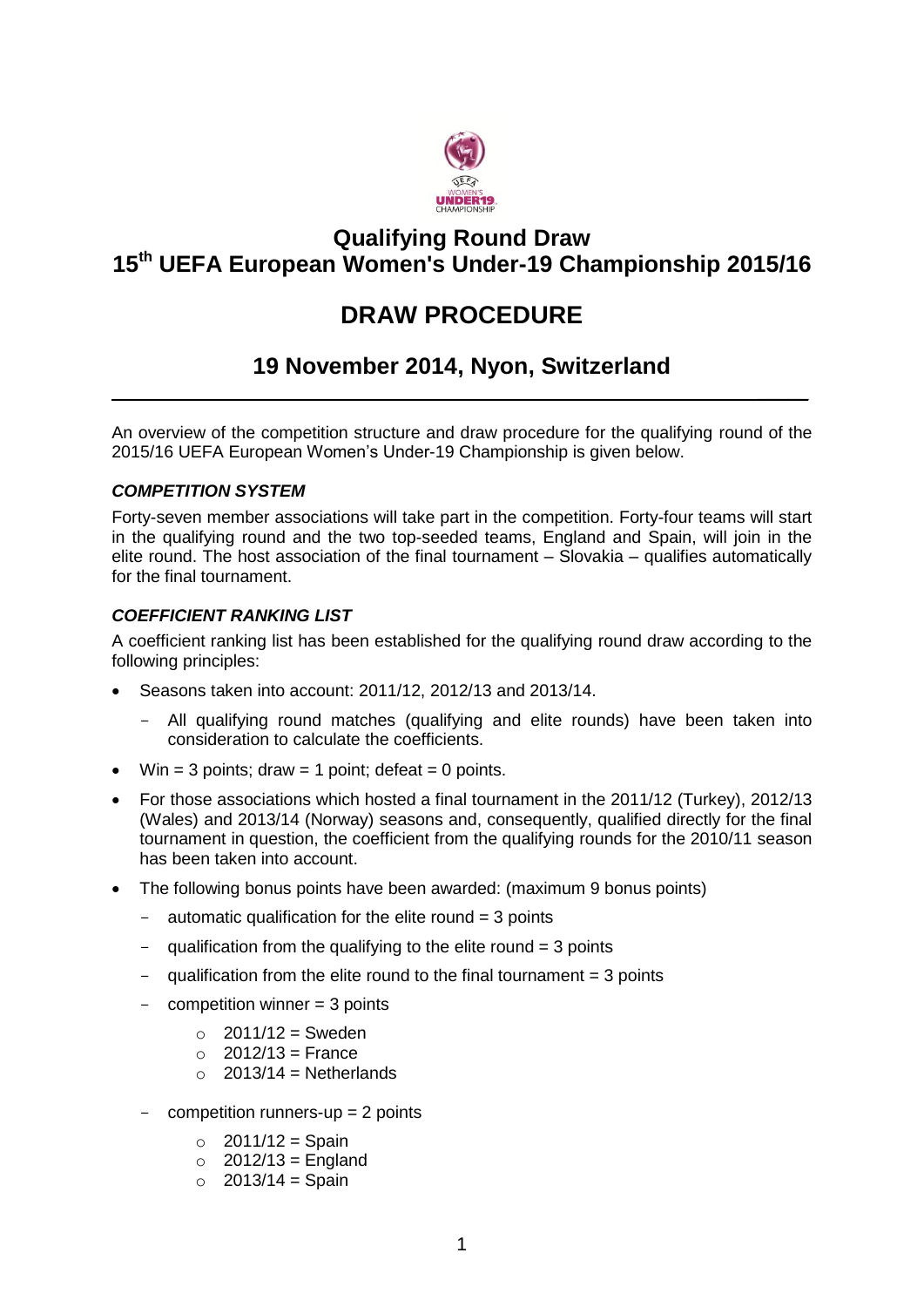- competition semi-finalists = 1 point
	- $\circ$  2011/12 = Portugal and Denmark
	- $\circ$  2012/13 = Germany and Finland
	- $\circ$  2013/14 = Norway and Republic of Ireland
- For those associations which hosted a final tournament bonus points for reaching the last phase of the final tournament (see above: semi-finalists, runners-up, winners) will be awarded in the season they hosted and added to the points earned in the qualifying rounds of the season 2010/11.
- The coefficient for each season has been calculated by taking the number of points obtained (including bonus points) and dividing it by the number of matches.
- The three annual coefficients have then been added together to produce the overall coefficient used for the ranking list.
- Associations with the same overall coefficient have been separated according to the following criteria:
	- 1) Higher number of matches.
	- 2) Higher coefficient from the most recent season, i.e. 2013/14 season.
	- 3) Higher coefficient from the next most recent season, i.e. 2012/13 season.
	- 4) Higher coefficient from the next most recent season, i.e. 2011/12 season.
	- 5) Superior goal difference from the most recent season, i.e. 2013/14 season.

### *DRAW PROCEDURE*

The 44 associations will be split into 4 pots, as follows:

#### *Pot A (blue balls)*

Associations ranked from 3 to 13 (11 teams)

#### *Pot B (green balls)* Associations ranked from 14 to 24 (11 teams)

*Pot C (purple balls)* Associations ranked from 25 to 35 (11 teams)

#### *Pot D (red balls)*

Associations ranked from 36 to 46 (11 teams)

The 44 associations will be drawn into 11 groups of 4 teams according to the following procedure:

The draw starts with Pot D and ends with Pot A in order to ensure that the strongest teams are drawn last. Each pot is entirely emptied before proceeding to the next pot.

- A ball will first be drawn from Pot D to determine the team in the fourth position of Group 1. Then, a second ball will be drawn from Pot D to determine the team in the fourth position of Group 2. A third ball will be drawn from Pot D to determine the team in the fourth position of Group 3. The same procedure is repeated until the fourth position of Group 11 is filled.
- Then, the 11 teams in Pot C are drawn into the third position of each group, starting with Group 1 and ending with Group 11 (in numerical order).